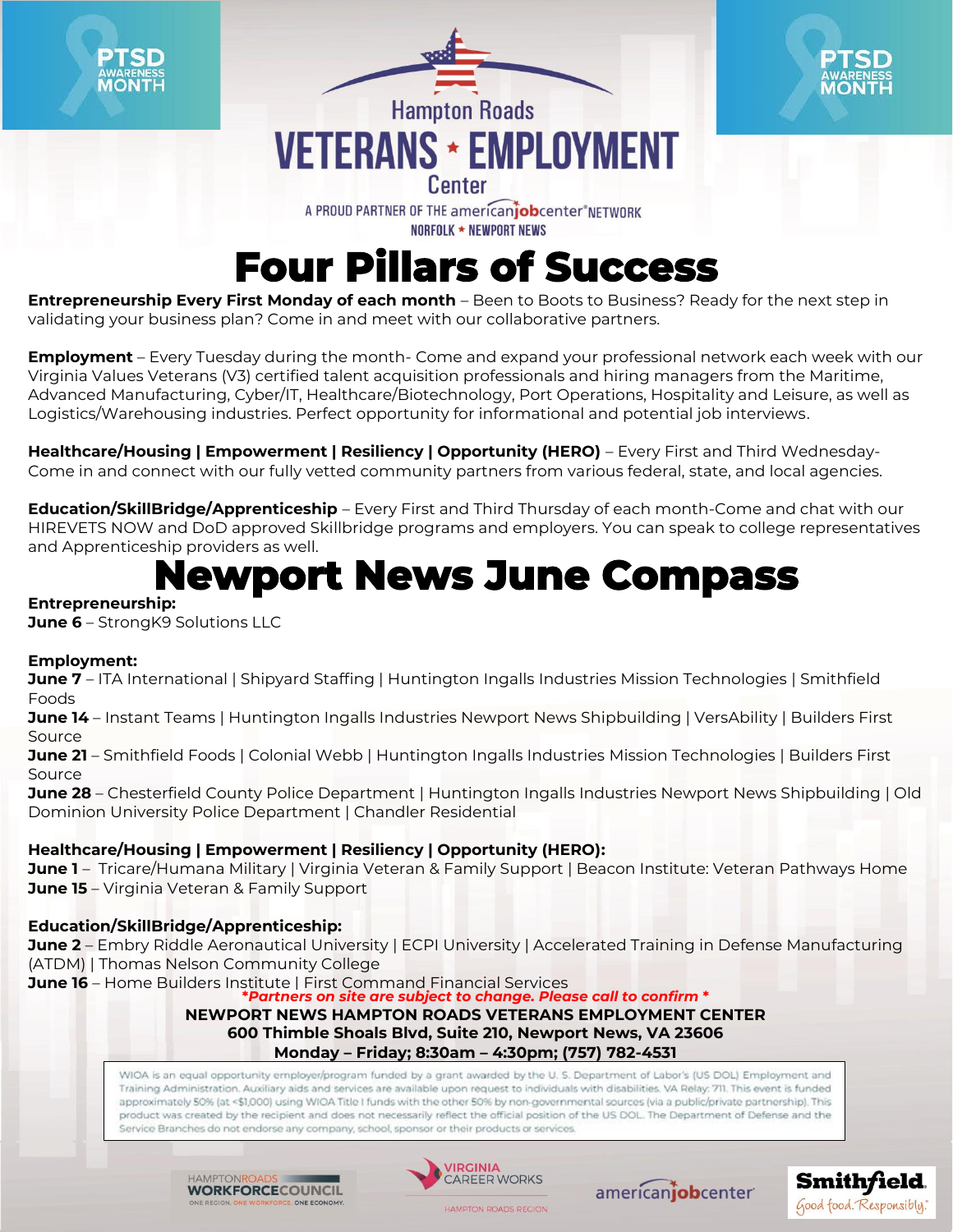





# **Hampton Roads VETERANS \* EMPLOYMENT**

A PROUD PARTNER OF THE americaniobcenter NFTWORK **NORFOLK ★ NEWPORT NEWS** 

## **Newport News HRVEC WORKSHOPS**

**June is PTSD Awareness Month D-Day – June 6th Women Veterans Day – June 12th Army Birthday – June 14th Coast Guard Auxilliary Birthday – June 23rd** 

## *Newport News HRVEC closing at 11:00AM on June 6th*

*HRVECs closed on June 20th to observe Juneteenth* 

#### **After TAP Workshop – June 3rd/9:00-4:00PM**

<https://www.signupgenius.com/go/10c0e4da5a629a4f8c25-after>

#### **HRVEC & Vets on T.A.P. Networking Mixer Event – June 8th/6:00-9:00PM**

Tradition Brewing Company 700 Thimble Shoals Blvd, Newport News, VA 23606

#### **Fort Eustis Career Day – June 13th/8:00-4:00PM**

705 Washington Blvd, Fort Eustis, VA, 23604 To register, call 757-878-4955

### **How to Maximize the Hire Vets Now Networking Events – June 14th/9:30-11:O0AM**

**Delivered via ZOOM** 

<https://www.signupgenius.com/go/10c0e4da5a629a4f8c25-howtomaximize2>

#### **HRVEC Career Day – June 16th/9:00-4:00PM**

<https://www.signupgenius.com/go/10c0e4da5a629a4f8c25-hrvec1> How to Use Recruiters in your Job Search 9:00-10:30AM How to Actually Find a Job Online 10:30-12:00PM Salary Negotiation Techniques 1:00-2:30PM How to Maximize LinkedIn 2:30-4:00PM

#### **Federal Resume Writing – June 21st/9:00-12:00PM**

<https://www.signupgenius.com/go/10C0E4DA5A629A4F8C25-federal1>

WIOA is an equal opportunity employer/program funded by a grant awarded by the U.S. Department of Labor's (US DOL) Employment and Training Administration. Auxiliary aids and services are available upon request to individuals with disabilities. VA Relay: 711. This event is funded approximately 50% (at <\$1,000) using WIOA Title I funds with the other 50% by non-governmental sources (via a public/private partnership). This product was created by the recipient and does not necessarily reflect the official position of the US DOL. The Department of Defense and the Service Branches do not endorse any company, school, sponsor or their products or services.

> HAMPTONIR **WORKFORCECOUNCIL**





americanjobcenter